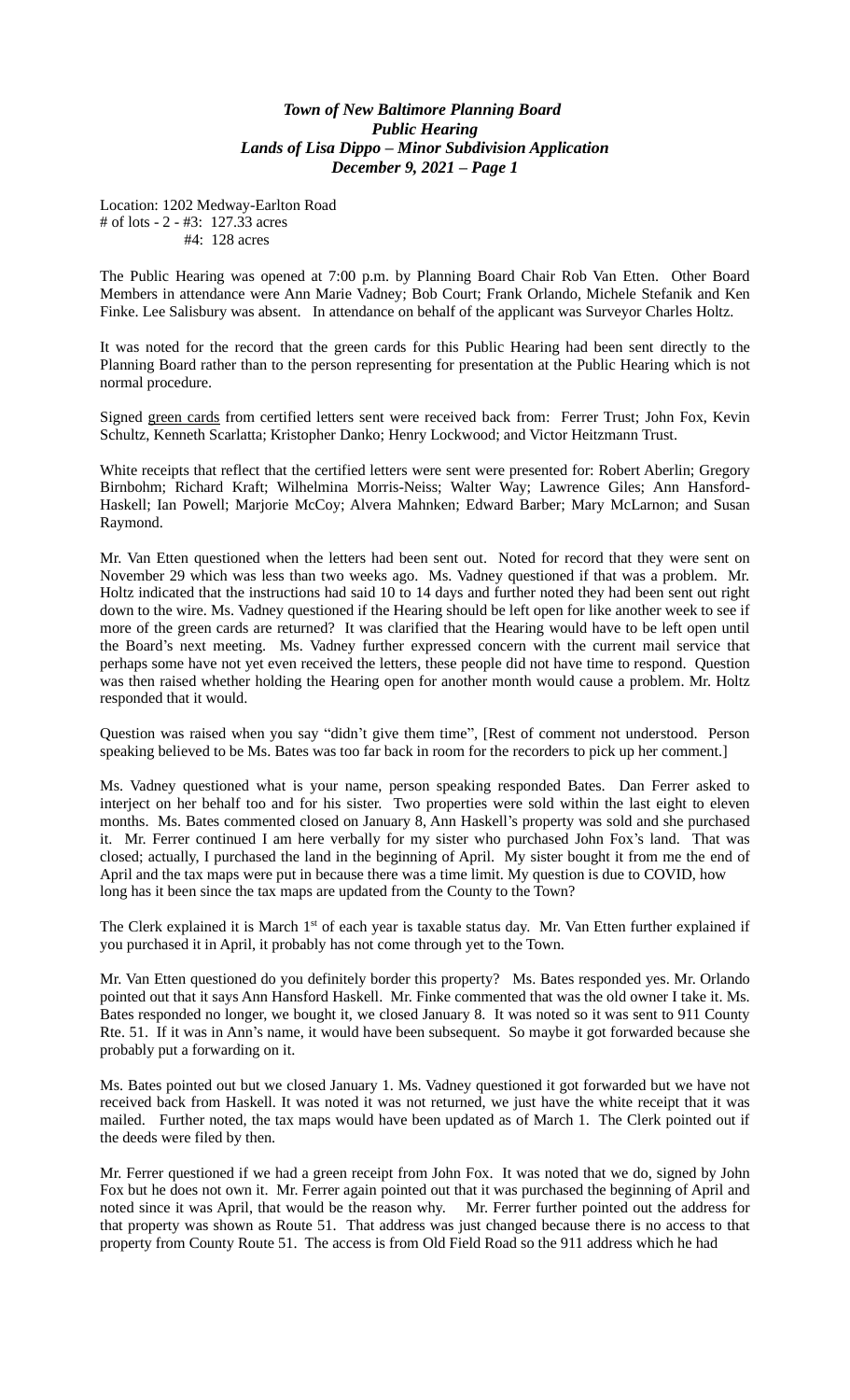hunted down for my sister, with Marjorie's help, that is 147 Old Field Road. That was just changed sometime this spring, exact date unknown. I know for a fact that that property goes underneath the lake, across and is adjacent to Bilek or at this point ghost property. My property is adjacent almost to the Bilek's property. I am here for  $|my$  sister [Several words not understood.]

Ms. Vadney questioned do you have a concern? I think that is the major issue, right? Mr. Van Etten responded that he was going to open it up to the public, which he did. He further commented that we may have to go with the recess. Copy of the map was laid out. It was commented just so you have an idea, there was an attempted delivery on the  $6<sup>th</sup>$ . A notice was left so basically, it is still in limbo. It says they left a notice. Ms. Bates responded that there was no notice in the mailbox. Mr. Van Etten commented since you are here, do you have any concerns about this subdivision. Ms. Bates responded that she didn't know what it is; she didn't know anything about it. She was invited to take a look at the map. She came forward and Mr. Holtz explained the whole 255 acres is split by the Medway-Earlton Road. It is a natural subdivision, defacto subdivision. So that is all they are doing. They are making a 120-acre lot on one side and 120 acre on the other side of this. That is it. Nothing is changing.

Mr. Ferrer who had also come forward commented you see our concern is later in the future, I own property here and here that is dead headed from the other property. Being Beaver Dam Lake, this subdivision on this side, I know it is not this subdivision now but what is going to happen in the future? Ms. Bates questioned are we going to get notified? [Several spoke at once.] My concern has nothing to do with this. She owns over in here.

Mr. Van Etten pointed out we can't control what is down the road, what is going to happen. Mr. Ferrer responded I understand that. Mr. Van Etten continued whoever, the way the law reads, whoever is the adjoining property owner is notified. Unfortunately, with the change in the property sometimes, it has to catch up. Mr. Ferrer responded now the Town and the County is notified once a year on that? Mr. Ferrer continued that should be done as soon as the tax maps are filed. Mr. Van Etten, no, no. I tell you it is once a year; everything has to be done by; it may get done sooner but that is the deadline. Marjorie gets them throughout the year, I think, but the deadline is March 1.

Ms. Bates questioned where the lake is on the map. It was pointed out and she advised but it is bigger than that. We have quite a bit of lake frontage including the dam. It was explained it probably would not show on this map since it has nothing to do with the Dippo property. Ms. Bates questioned do they have lake front or do they not? Their lakefront property was pointed out as well as the Bates property.

Mr. Van Etten reiterated so basically it is simply splitting the property via the road. Ms. Bates continued that she was just curious is it being split so it can be sold off as two separate parcels, is that the plan? Mr. Holtz responded that that is it. She then questioned and we don't know anything more than that? Mr. Holtz responded that is the only plan that is there. Ms. Bates continued and in terms of the lake frontage, how many acres is that? Mr. Holtz responded that he did not have any idea. Mr. Ferrer commented there is approximately 1300 feet. Mr. Holtz responded that it is not 1300 feet of lake frontage up there; it is less than that. The 1300 feet is the whole line. Ms. Bates continued then this is the whole line of the property. Based on the drawing, it looks like it is probably 400 feet. [Conversation took place between Ms. Bates and Mr. Holtz which could not be understood.]

Mr. Van Etten commented now that you are here by the recorders, will you please state your names. Margaret Bates, Mary Ferrer, Dan Ferrer. There were no further questions.

Mr. Van Etten [His question could not be understood.] Mr. Holtz responded that he followed the rules. It is state that I had to submit them within ten days of the date and I did that. You can't recess this. Ms. Vadney explained but we can leave it open. Mr. Holtz continued that there is no reason to. I sent the notices out as required by the Town. If you recess this, it is going to mess up a closing. Mr. Orlando questioned do you know what part of the law it is in. Mr. Holtz responded that it is in the green sheet I was given. It said "*10 to 14 days prior to the meeting*". Ms. Vadney pointed out it was exactly ten days before the meeting but I don't think that is the only issue at stake here.

Mr. Holtz pointed out by State Law, this is a defacto subdivision by State Law. I don't know what the issue actually is. We are not creating; by the State Law, this is a defacto subdivision; and by the State, I don't even have to come here. That is the State law.

Mr. Ferrer questioned what is the Chapter and verse on the State Law on that? Mr. Holtz responded the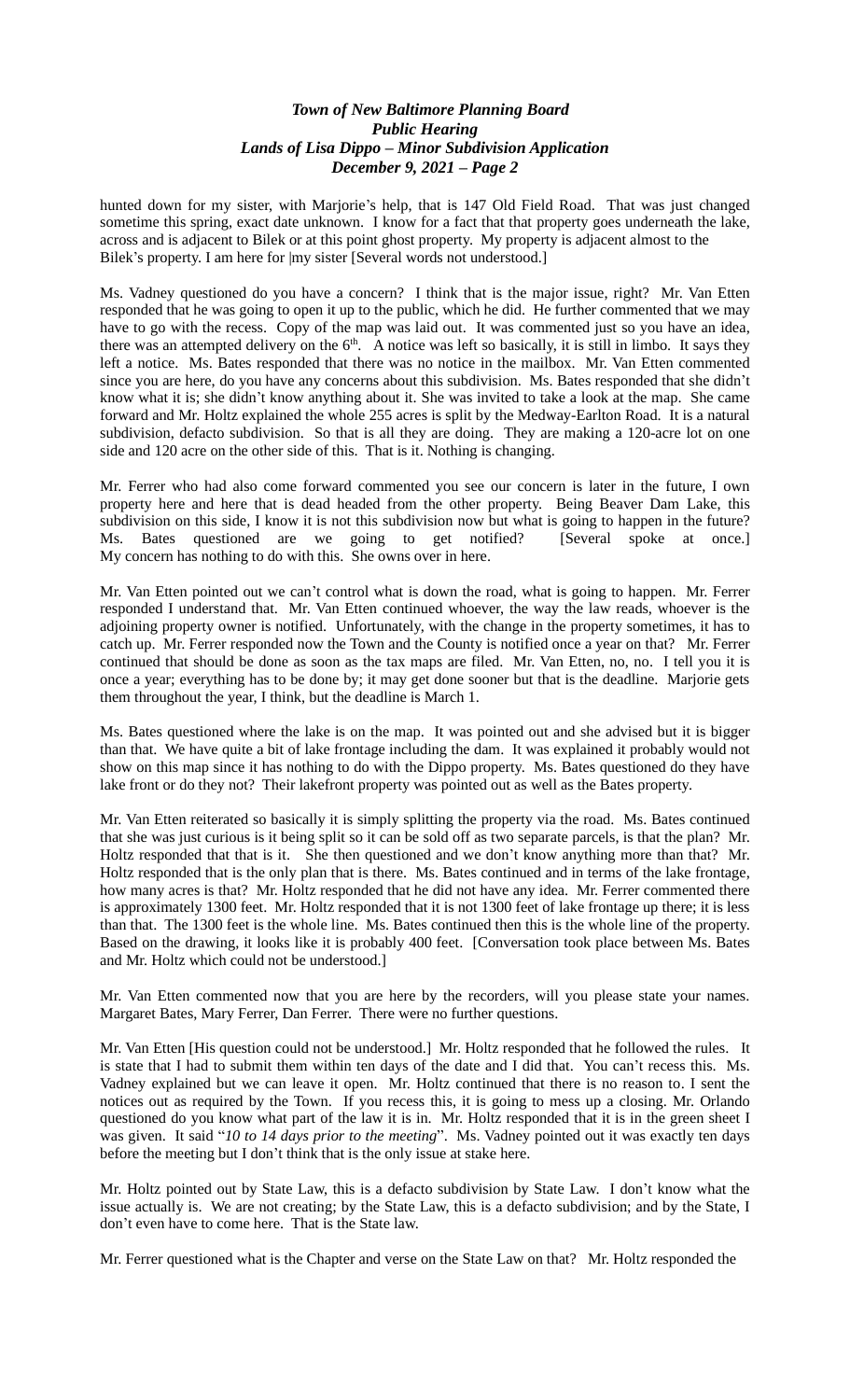State Law says if a lot is subdivided by a road, it is a defacto subdivision. Mr. Van Etten explained that means it is like a natural subdivision. Mr. Holtz continued natural subdivision because it was outside the control of the property owner. Mr. Van Etten responded I guess based on that point, we will move along if everyone is agreeable. Mr. Court advised he, himself, was in favorable of moving on. Mr. Van Etten responded if everyone is agreeable, let's move forward. Like I said, I am glad you are here.

Mr. Ferrer questioned how can I understand, every time I go to a meeting Fire company, Town Board, they sit there and say it is this law, this law, this law. How do I know it is the Law if you don't know what the Chapter or verse of that law is. Mr. Van Etten responded that we have worked with that law before on subdivisions. We are not lawyers but we have worked with it before. Mr. Ferrer responded that he understood, he was on the Planning Board 15 years ago. This is why I am bringing up the question. Mr. Van Etten continued we have had these cases before us before, so we are familiar with it. We are not Attorneys but we know it is as Chuck says. When we don't know and we think there is a legal issue, the Chairperson contacts the Town attorney but what Mr. Holtz is saying he is accurate, he is correct.

Ms. Bates questioned does this mean you didn't have to do this whole process at all? Since it was a defacto subdivision, you didn't have to do it. Mr. Van Etten responded it is better to do it this way because then everything falls into place when the maps are filed, etc.

Mr. Van Etten again questioned do you have any issues with the subdivision. Ms. Bates responded our main objective is [several words not understood.] it gets passed down and somebody buys 120 some acres, they subdivide again; and all of a sudden, you have 60 some houses across the lake. That is not what we want. Mr. Ferrer added so that is the question? Where do we go from here when the property owners are not notified on another subdivision in the Town or another Town in the County? Ms. Bates responded and he is right. This is a procedural issue between the Town and the County, not the surveyor. Ms. Vadney responded the Town has no jurisdiction over what the County's rules. Mr. Holtz commented the County only does it once a year. Ms. Vadney added if you really want to complain about this, I think you have to go to the County.

Mr. Court questioned do you have a copy of the paper you gave this gentleman? The Clerk responded the blue sheet. It says right on here that *"a letter should be sent out ten days to two weeks prior to the Public Hearing by certified mail, return receipt requested*." Mr. Van Etten again pointed out it is down to the wire.

Mr. Van Etten commented like I said, I am glad you are here. Mr. Ferrer commented it was just a question I had, I don't mean anything against Mr. Holtz but it is questions that we have. Ms. Bates added and I think it is also important to make sure that [Part of comment not understood.] It was noted that he met the criteria as currently spelled out. Mr. Van Etten pointed out we do not have too many problems with that.

Mrs. Ferrer commented well, maybe people figure it out, we figured it out because other family members own adjacent property and they were notified. If that didn't happen, we wouldn't have known.

Ms. Vadney commented you are Bates and you show up on the map. Ms. Bates responded I know. I didn't get it and it wasn't sent to me. Question was raised did you take his list from the last time here? The Clerk responded it was the same list, same year. The tax roll has not changed. That is changed in March. Ms. Vadney questioned do we have a white slip that Bates was sent to. The Clerk responded no. It was further noted that it was sent to the previous owner. Ms. Vadney pointed out on the map it says "Now or formerly Bates" and there is no Haskell on here. So that is where the problem is. Question was then raised, does it say Lauria on there? Ms. Vadney responded, yes. It was noted so they did not get one either. Mr. Ferrer pointed out that was his point. Question raised what address was that. Mr. Ferrer responded 147 Old Field Road. Ms. Vadney continued so when you did your work to create this map, you found documents that had this information on. Question was raised was it on the last map? Mr. Holtz responded I didn't do this [referring to list]. Maps didn't show it [Rest of comment not understood.]

Ms. Vadney continued so Bates and Laria are on here but they are not on the list. Mr. Ferrer continued with the tax map from the County, that is what would happen. He went by what was filed in the County so going by the tax time of April or March, he went by what he was supposed to. Ms. Vadney pointed out your names are on the maps. [Several spoke at once.] Mr. Van Etten responded well, you are here. You don't have any concerns with the actual subdivision, right? Mr. Ferrer responded no, go forward. [Ms. Bates comment not understood.] Ms. Vadney questioned do we have anything from the